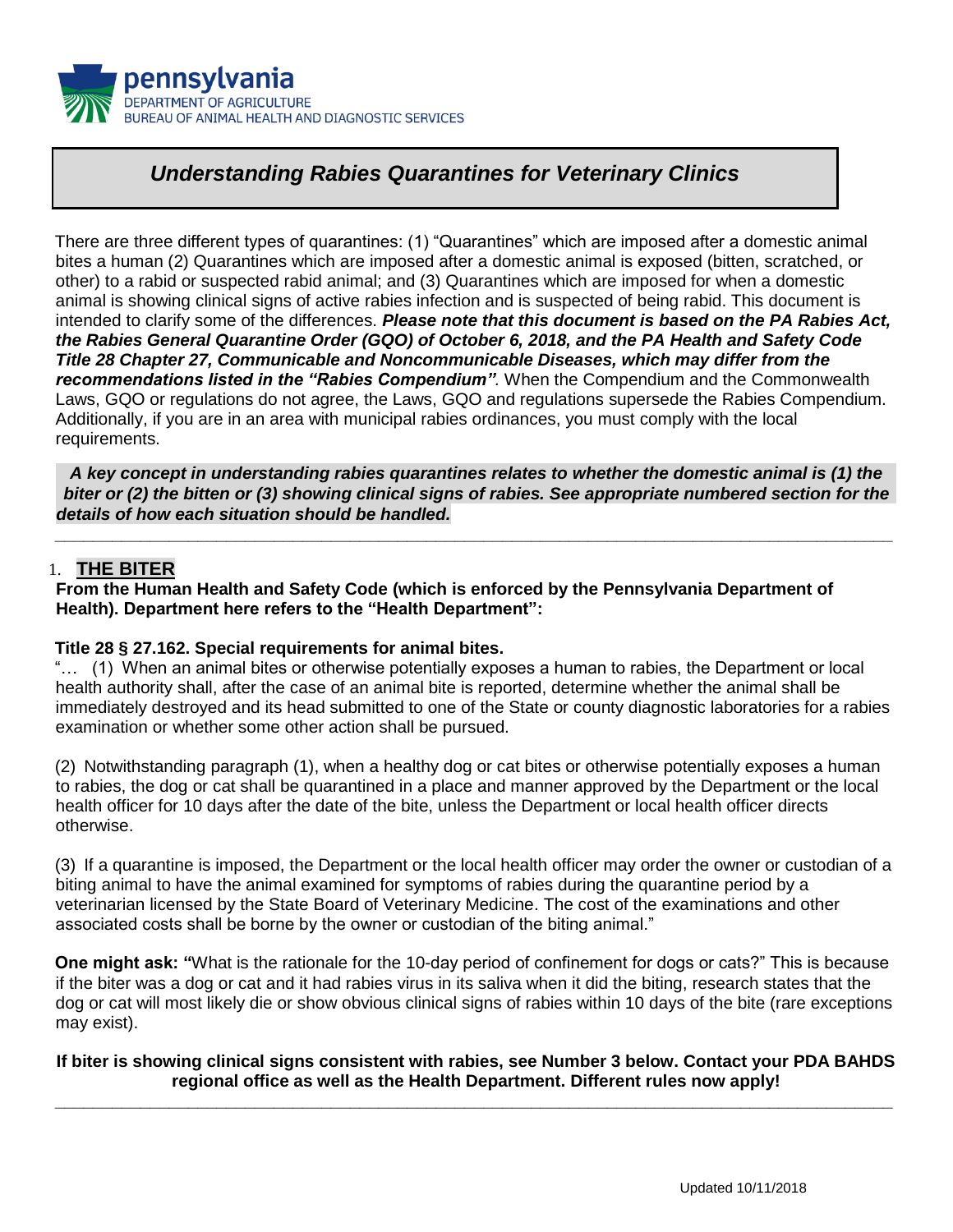# 2. **THE BITTEN ANIMAL (EXPOSED):**

The options provided by the Rabies GQO of October 6, 2018 for the management of domestic animals exposed to a confirmed or suspected rabid animal include (1) euthanasia, or (2) *if currently legally vaccinated against rabies* owner observation at home for 45 days*,* or (3) *if unvaccinated for rabies (including animals without proof of prior rabies vaccination, off label vaccinates, and animals which received their first vaccination within the 28 days prior to exposure),* PDA administered home quarantine for a minimum of 120 days

**Domestic animals with expired rabies vaccinations will be** *evaluated on an individual case basis by PDA Regional staff, who will make a risk based decision as to whether a 120-day quarantine is required or if a 45-day period of observation period is acceptable. (Please note: There are NO ten-day quarantines for animals bitten by a confirmed or suspected rabid animal.* 

**The quarantine or observation period imposed on an exposed domestic animal reflects the period it might take for the bitten (or otherwise exposed) animal to develop clinical rabies.** The incubation period for rabies varies from about two weeks up to several months. However, there are rare reports of both shorter and longer incubation periods. During a quarantine or observation period, the **exposed** animal is confined and observed to see if abnormal behavior suggestive of active rabies infection develops. Clinical signs may *suggest* rabies, but the only definitive diagnosis is made in the laboratory.

**The bitten animal is not infectious unless the rabies virus successfully travels from the bite site to the animal's brain and salivary glands at which time they may have virus in their saliva. During the time the virus is traveling from the bite site, and before the virus has reached the brain and salivary glands, the animal does not have virus in its saliva and is therefore not able to transmit rabies.** 

### *In summary, the quarantine or observation period is based on vaccination status:*

- **a. Animals current on rabies vaccination**: For currently vaccinated domestic animals exposed to a confirmed or suspected rabid animal, PDA recommends observation by the owner at home for 45 days with immediate reporting of any suspicion of rabies to the Department. Note: It is common practice to vaccinate any domestic animal that has been exposed to rabies, even if current on rabies vaccination\*. However, this is not required by law for dogs or cats that are up to date on rabies vaccine. **It is up to the veterinary clinician to determine the best post-exposure protocol for each case.**
- **b. Unvaccinated Animals**: For unvaccinated domestic animals exposed to a confirmed or suspected rabid animal, euthanasia might be considered as the safest option. PDA does not mandate euthanasia for exposed unvaccinated domestic animals, but does mandate a formal quarantine for a minimum of 120 days, usually on the owner's premises. A risk assessment may help determine whether the owner elects to euthanize their animal(s) vs. have it quarantined by PDA. Note: protocols exist for vaccinating post-exposure**.** See Wilson PJ, Oertli EH, Hunt PR, Sidwa TJ. Evaluation of a post-exposure rabies prophylaxis protocol for domestic animals in Texas: 2000-2009. J Am Vet Med Assoc 2010;237: 1395- 1401. This article describes one protocol option for exposed naïve animals.

\*Based on the more recent publication: Moore MC et.al. Comparison of anamnestic responses to rabies vaccination in dogs and cats with current and out-of-date vaccination status. J Am Vet Med Assoc 2015;246: 205-211, current and/or expired vaccinates appear to benefit from one immediate booster. **It is up to the veterinary clinician to determine the best post-exposure protocol for each case.**

**c. Animals with expired vaccination status**: For expired vaccinates exposed to a confirmed or suspected rabid animal, PDA staff will assess whether the animal is low risk and can be observed at home for 45 days by the owner or if the animal is higher risk and will be quarantined at home by PDA for a minimum of 120 days. Previous vaccination history, post exposure vaccination, and severity of exposure will be some of the factors taken into consideration. Practitioners should consider previous vaccination history when determining appropriate post-exposure vaccination protocol.